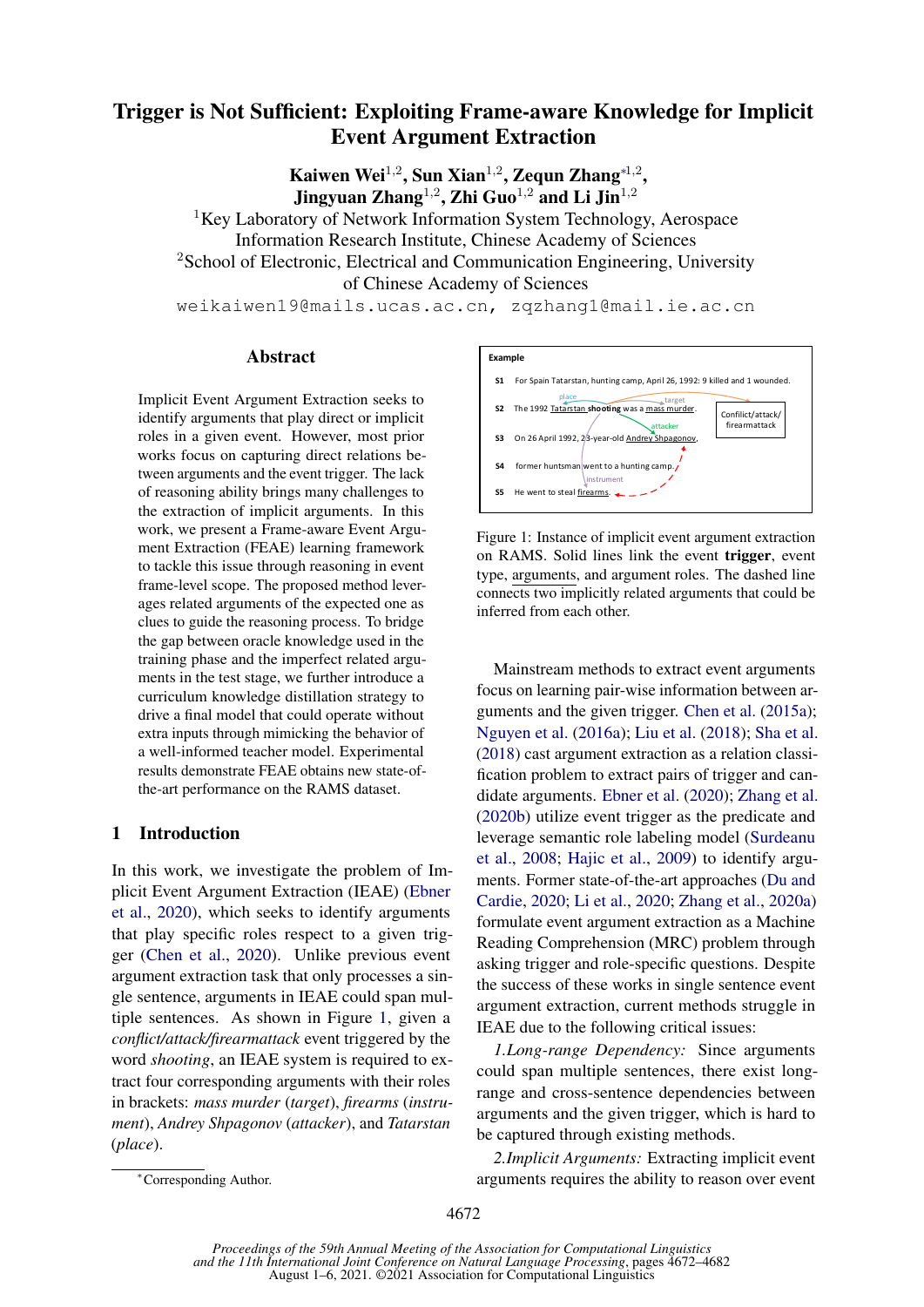roles, and it is difficult for prior methods to learn these indirect relations.

We attribute these limitations to that current works are mainly designed to capture direct relations between arguments and the given event trigger. This pair-wise learning paradigm lacks the ability of effective reasoning. Instead of only using trigger information, we observe that in MRC-based event argument extraction methods, the related arguments, which refer to arguments (also their roles) in the same event except for the required one, could provide information to perform reasoning. For example, as shown in Figure [1,](#page-0-0) if we have already known *Andrey Shpagonov* plays the *attacker* role of a *firearmattack* event, intuitively, *firearms* could be the instrument of *attacker*. Implicit relations may lie between the two arguments, helping identifying *firearms*. In this manner, arguments corresponding to roles defined in the event frame-level scope could act as clues to perform reasoning and be utilized as relay nodes to capture long-range dependencies.

Nevertheless, the importance of related arguments is under-exploited. [Liu et al.](#page-9-6) [\(2017\)](#page-9-6) model event arguments as supervising attention information to promote trigger extraction. [Chen et al.](#page-8-0) [\(2020\)](#page-8-0) propose to learn the association of arguments, but their method works on golden-standard candidate spans, which is unavailable in real-world applications. Existing methods could also be extended to incorporate related arguments and their roles by taking such information as inputs. However, since the model is trained with goldenstandard arguments, predicted imperfect arguments might introduce noise and affect the performance in the test stage.

In this work, we introduce a Frame-aware Event Argument Extraction (FEAE) learning framework for IEAE. We extend the MRC-based method to allow reasoning in event frame-level scope by exploiting related arguments and their roles as clues to capture the argument-argument dependencies. This method could learn to extract implicit arguments of an event trigger and handle the longrange dependency problem. To bridge the gap between the unavailable oracle knowledge [\(Fang](#page-9-7) [et al.,](#page-9-7) [2021\)](#page-9-7) and the imperfect test inputs, we introduce a teacher-student framework that drives a final model that could operate without extra inputs through mimicking the behavior of well-informed teachers. Inspired by the curriculum theory [\(Ben](#page-8-2)[gio et al.,](#page-8-2) [2009\)](#page-8-2), we further introduce a curriculum distillation strategy that gradually increases the learning complexity of the student model to make it more compatible with the real situation, thus driving a better model. In summary, our contributions in this work are as follows:

1) We introduce a Frame-aware Event Argument Extraction framework to train models for implicit event argument extraction. Event frame-level knowledge is incorporated to reason and capture long-range dependencies among triggers and arguments.

2) The proposed model learns to incorporate frame-level knowledge implicitly. Knowledge distillation and curriculum learning are utilized to drive a model that does not require extra tools to produce reasoning clues, and could incorporate frame-level knowledge implicitly.

3) Our approach outperforms existing methods significantly. We achieve new state-of-the-art performance on the RAMS dataset.

# 2 Related Work

Event Argument Extraction (EAE) seeks to extract entities with specific roles in an event. Methods that learn direct relation between arguments and triggers have achieved significant progress in this field [\(Chen et al.,](#page-8-3) [2015b;](#page-8-3) [Nguyen et al.,](#page-9-8) [2016b;](#page-9-8) [Zhang et al.,](#page-10-4) [2019;](#page-10-4) [Liu et al.,](#page-9-2) [2018\)](#page-9-2). Recently, there is a trend to formulate EAE as a Question Answering (QA) problem, and several MRC models report performing well [\(Zhang et al.,](#page-10-3) [2020a;](#page-10-3) [Du and Cardie,](#page-9-4) [2020;](#page-9-4) [Liu et al.,](#page-9-9) [2020\)](#page-9-9). These methods leverage role-specific questions to extract boundaries of the expected arguments. Implicit Event Argument Extraction (IEAE) is a less studied problem where arguments could span multiple sentences and appear in an implicit way. There have been only a few works for IEAE. [Ebner et al.](#page-9-0) [\(2020\)](#page-9-0); [Zhang et al.](#page-10-1) [\(2020b\)](#page-10-1) formulate IEAE as a semantic role labeling task and extract arguments by classifying phrase pairs. These methods only explicitly consider direct relations between triggers and arguments. [Chen et al.](#page-8-0) [\(2020\)](#page-8-0) also consider the relation among arguments, however, their method could only deal with argument linking task that identifies the role of a given argument span, which is not available in a realistic situation.

Knowledge Distillation is proposed to guide a student model to imitate a well-trained teacher model. It is first proposed by [Hinton et al.](#page-9-10) [\(2015\)](#page-9-10) and has been widely used in the natural language process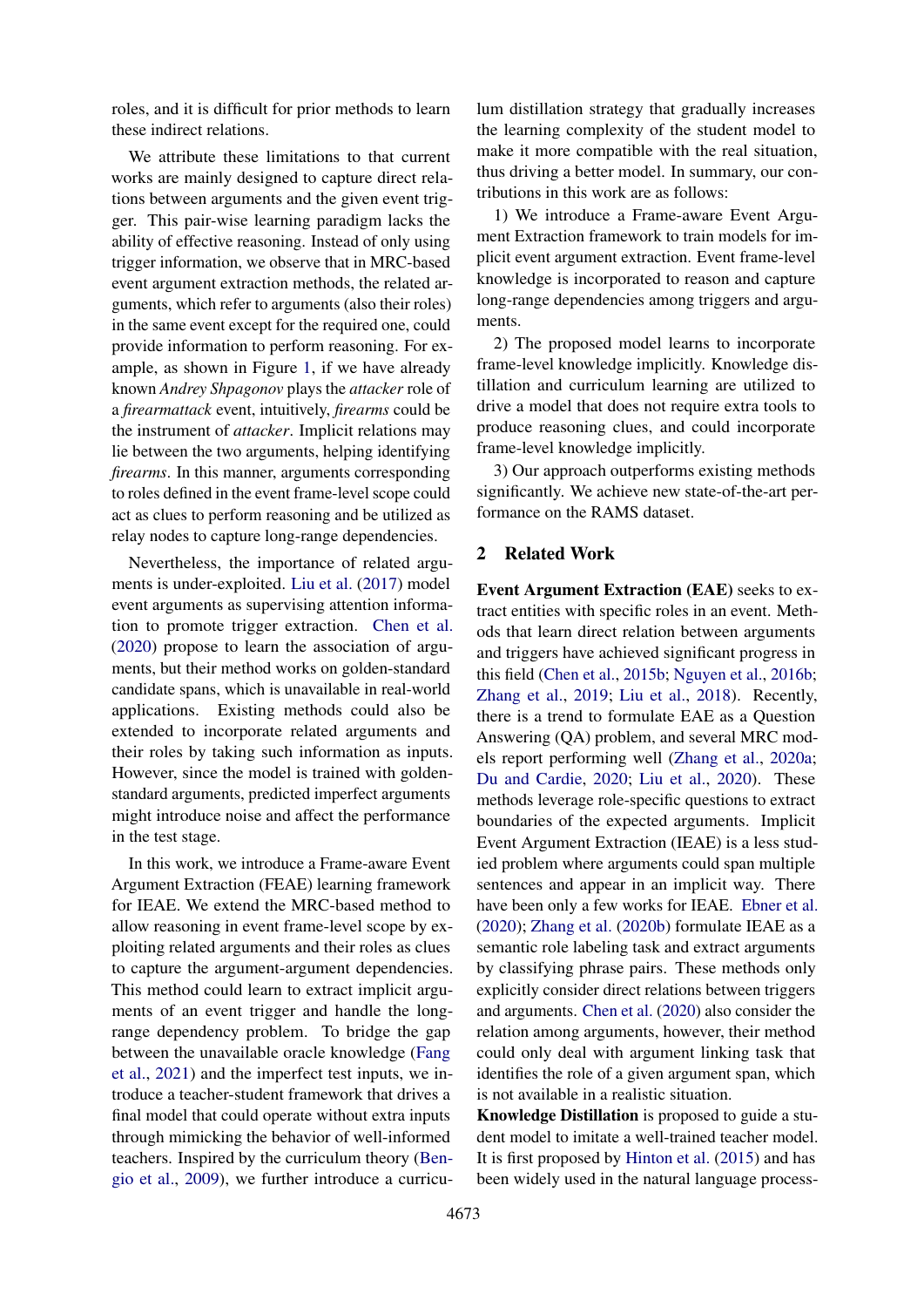ing (NLP) field [\(Ruder and Plank,](#page-10-5) [2018;](#page-10-5) [Gong](#page-9-11) [et al.,](#page-9-11) [2018;](#page-9-11) [Lee et al.,](#page-9-12) [2018;](#page-9-12) [Jiao et al.,](#page-9-13) [2020\)](#page-9-13). In this work, we employ the knowledge distillation training strategy to handle the train-test disparity caused by unavailable oracle knowledge in the test stage through driving a student model to learn the behavior of a well-informed teacher.

Curriculum Learning is a learning strategy firstly proposed by [Bengio et al.](#page-8-2) [\(2009\)](#page-8-2) that trains a neural network better through increasing data complexity of training data. It is broadly adopted in many NLP domains [\(Platanios et al.,](#page-9-14) [2019;](#page-9-14) [Huang and](#page-9-15) [Du,](#page-9-15) [2019;](#page-9-15) [Xu et al.,](#page-10-6) [2020\)](#page-10-6). In this work, since data with rich related arguments is easier to be learned than those without extra inputs, we promote the training of our student model by gradually increasing the learning complexity of the distillation process by decreasing the proportion of given arguments.

# 3 Method

Our FEAE framework consists of two training steps to drive a model that could utilize framelevel knowledge for IEAE, and details are shown in Figure [2.](#page-3-0) For single teacher situations, firstly we train an MRC-based teacher model  $M<sup>T</sup>$  with oracle knowledge composing of golden-standard relevant arguments to exploit frame-aware information and obtain the capacity to reason. Then a student model  $M<sup>S</sup>$  that does not have access to this oracle information is driven with the guidance of  $M<sup>T</sup>$  to be used in practice. Our framework can also be extended to multi-teacher circumstances.

In the following sub-sections, we will give the formulation of our task and our MRC-based model. After that, we will illustrate the curriculum knowledge distillation strategy to bridge the gap between the training and inference stage.

#### 3.1 Task Formulation

We formulate IEAE as a QA problem and leverage the MRC-based model to extract answer spans. For each argument type, the provided information consists of a tuple  $\langle q, c \rangle$ , where q and c refer to the question and context, respectively. In practice, the question  $q$  should contain information about a trigger, the event type, and the role of the expected argument. We aim to extract a span s in the context that contains the answer to the question.

Formally, given the context  $C = \{w_i\}_{i=1}^n$  consisting of  $n$  words and a known event trigger with

the corresponding event type, we seek to identify a set of argument tuples  $\left\{ (Y_{s_j}, Y_{e_j}, Role_j) \right\}_{j=1}^m$ , where  $Y_{s_j}$  and  $Y_{e_j}$  are the start and end index of the *j*-th argument, respectively;  $Role<sub>j</sub>$  is the role of this argument.

# 3.2 Frame-aware Question Generation

The key of MRC-based QA is to generate questions that contain information about text spans to be extracted. We leverage a template-based question generation strategy to acquire meaningful descriptions about the desired event argument in this work. The question template we used to extract arguments with the role of  $Arg\_Type$  is as follows:

 $[Event\_Type]$   $[Arg\_Type]$  with  $[arg_1]$  as  $[role_1]$ and  $\left[ arg_2 \right]$  as  $\left[ role_2 \right]$  ... and  $\left[ arg_n \right]$  as  $\left[ role_n \right]$  in  $[Trigger].$ 

where  $[Trigger]$  and  $[Event-Type]$  should be filled in with event trigger and the corresponding event type, respectively;  $[Arg\_Type]$  denotes the role of the expected argument;  $[arg]$  and  $[role]$ are related arguments and their role types in the same event. Elements in underlines contain oracle knowledge and are excluded during the test stage. The MRC-based model could be explicitly aware of the frame-level information by filling in this template, thus making better predictions.

#### 3.3 MRC-based Argument Extraction

We employ the pre-trained language model BERT [\(Devlin et al.,](#page-9-16) [2019\)](#page-9-16) as the backbone of our MRC-based argument extraction model. The text input is formulated as:

$$
[CLS]
$$
 question  $[SEP]$  context  $[SEP]$ 

where [CLS] and [SEP] are special tokens defined in BERT; question refers to the query generated with our template, and context denotes the context words where arguments are extracted.

This input sequence is then converted into an embedding matrix  $E$  and used as inputs of the MRC model. We leverage BERT to build semantic representation for each word in the context. After the encoding stage, we utilize hidden states from the last BERT layer to represent each token:

$$
H = BERT(E) \tag{1}
$$

This encoding stage makes a deep fusion between the question and the context by interactions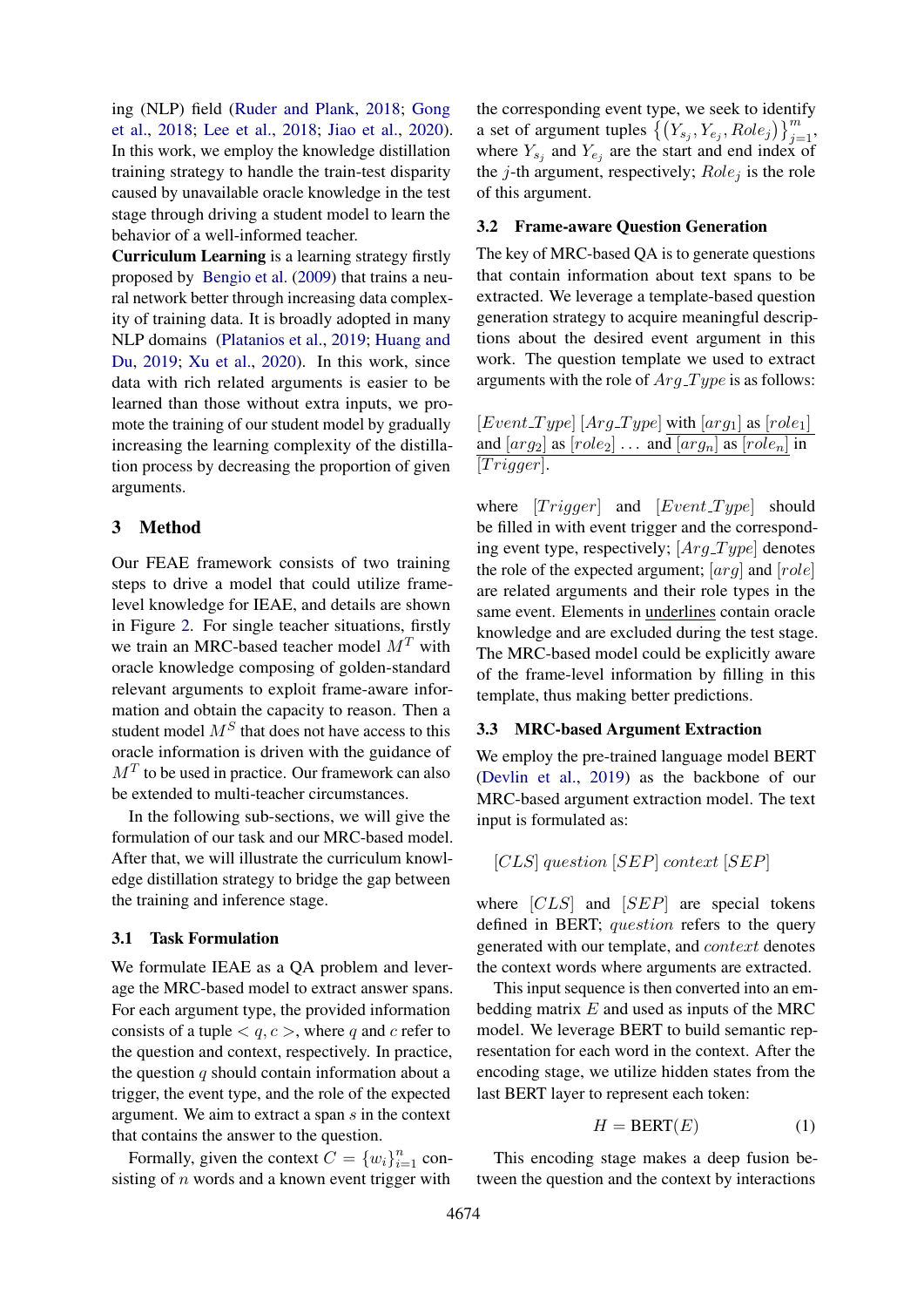<span id="page-3-0"></span>

Figure 2: Architecture of the FEAE learning framework. Training and test stages are shown in (a) and (b), respectively. (c) shows the curriculum distillation strategy. Data flow of oracle knowledge in the training step is illustrated with dashed lines and 'role' in the box is short for the argument role.

between multi-head and multi-layer attention. In order to explicitly inform the model with the location of trigger word, we further introduce positional embedding to reflect the relevant distances between words and the specific trigger. The concatenations of positional embedding and hidden states are then utilized to produce two probability vectors of the start and end positions:

$$
p_{start} = \text{softmax}(W_s (H \oplus E_p) / \tau)
$$
  
\n
$$
p_{end} = \text{softmax}(W_e (H \oplus E_p) / \tau)
$$
 (2)

where  $E_p$  is the positional embedding matrix;  $\oplus$  is the operator of concatenation and  $\tau$  is the parameter of softmax temperature.

We use cross-entropy between the prediction and golden labels as our training criterion to optimize our model. The following two losses are used for training start and end index predictions:

$$
\mathcal{L}_{start} = CE(p_{start}, Y_{start})
$$
  
\n
$$
\mathcal{L}_{end} = CE(p_{end}, Y_{end})
$$
\n(3)

where  $Y_{start}$  and  $Y_{end}$  are ground-truth labels for the index of desired span, respectively. For the situation where no answer exists in the context (missing role of the event), we point these two heads to the [CLS] token. The overall loss of the basic MRC model is formulated as:

$$
\mathcal{L}_{CE} = \mathcal{L}_{start} + \mathcal{L}_{end} \tag{4}
$$

#### <span id="page-3-2"></span>3.4 Teacher-student Framework

Although oracle knowledge about related arguments in the same event could provide clues to

assist reasoning in the training stage, this goldenstandard information is not available for the test stage in practice. This train-test disparity may lead to a performance drop when noisy, or even unrelated arguments are used in the test stage.

To bridge this gap, we adopt the teacher-student framework to drive a model that is capable of reasoning without the requirement of extra clues. Specifically, as shown in Figure [2](#page-3-0) (a), we first input frame-aware question  $Q^{full}$  that contains all categories of oracle knowledge to obtain a welltrained teacher model  $M<sup>T</sup>$ . Then  $M<sup>T</sup>$  is utilized to generate hidden states  $H<sup>T</sup>$  and the span distributions  $p_{start}^T$  and  $p_{end}^T$ . Likewise, a student model  $M<sup>S</sup>$ , which does not utilize oracle information, produces hidden states  $H<sup>S</sup>$  and index distributions  $p_{start}^S$  and  $p_{end}^S$ . The  $M^S$  distills knowledge from  $M<sup>T</sup>$  through learning to have similar behavior in both hidden vectors and prediction distributions:

$$
\mathcal{L}_{KL} = (\text{KL}(p_{start}^T, p_{start}^S) + \text{KL}(p_{end}^T, p_{end}^S))/2
$$
\n
$$
\mathcal{L}_{MSE} = \text{MSE}(H^T, H^S)
$$
\n(5)

where KL and MSE are short for KL-divergence loss and mean squared error loss, respectively.

Both the teacher  $M<sup>T</sup>$  and the student  $M<sup>S</sup>$  share the same architecture but with diverse parameters. The weights of  $M<sup>T</sup>$  are fixed and we only optimize the parameters of the student model during the knowledge distillation stage. The overall loss of  $M<sup>S</sup>$  under our teacher-student framework is formulated as:

<span id="page-3-1"></span>
$$
\mathcal{L}_{T,S} = \mathcal{L}_{CE} + \alpha \mathcal{L}_{KL} + \beta \mathcal{L}_{MSE}
$$
 (6)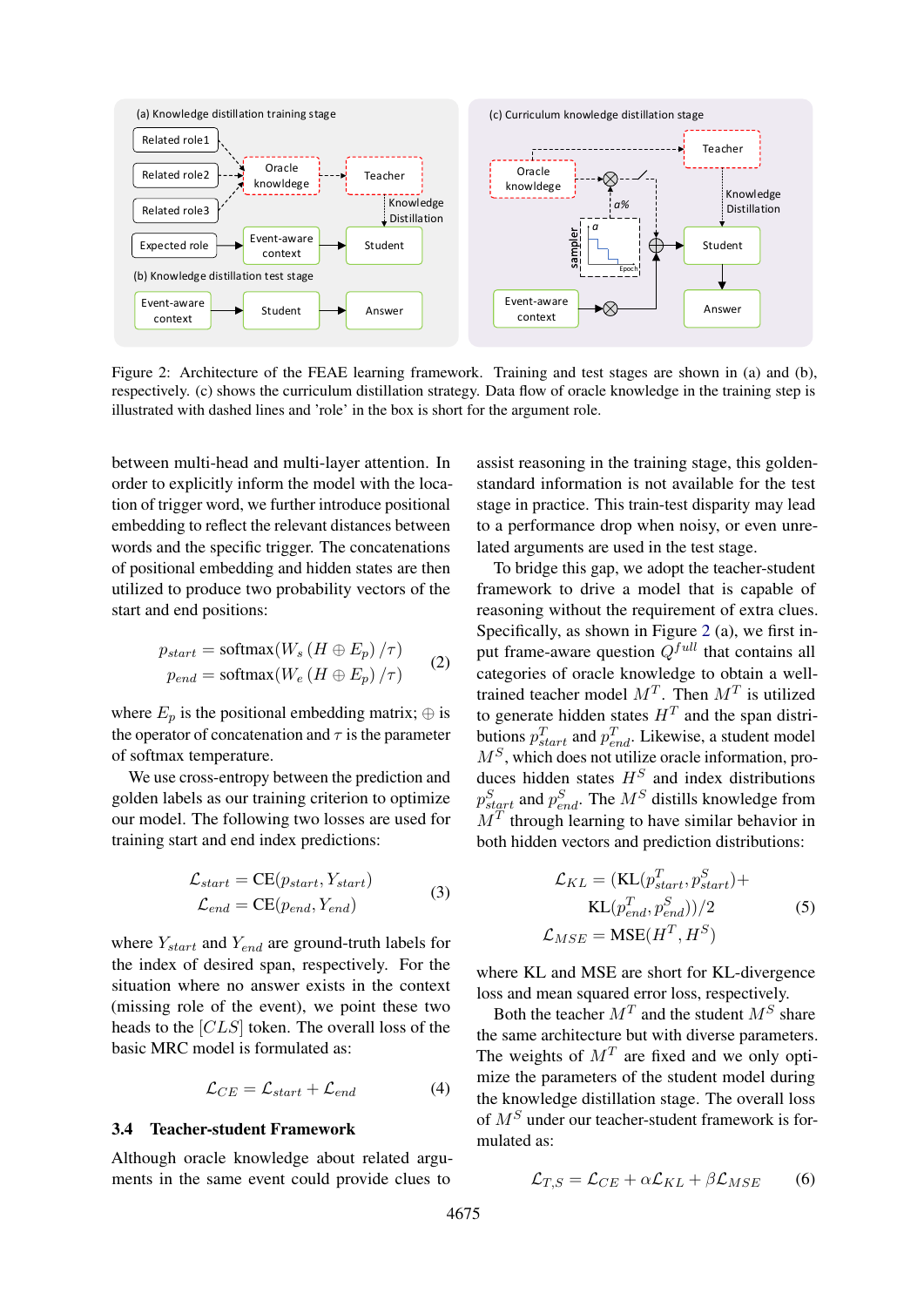where  $\alpha$  and  $\beta$  are two weight coefficients.

Note that oracle knowledge in the question template, marked with underlines, is not available in a realistic test situation. In this work, we only utilize them to guide our teacher model to capture frame-aware information in the training stage. As illustrated in Figure [2\(](#page-3-0)b), for the test stage of our student model  $M<sup>S</sup>$ , we discard these extra inputs and fill in slots with event-aware context, which only consists of the event trigger, event type, and the expected argument type. Besides, as oracle knowledge is included in the input of the teacher model, during the distillation process we mask out the question part of the text input in both teacher and student models, and only distill the knowledge of context part.

This teacher-student framework could be further extended to a multi-teacher manner which enables a student model to capture knowledge from multiple perspectives. A teacher model could learn to focus on several patterns to apply reasoning by providing different combinations of related arguments. We drive four teachers trained with diverse templates to capture different categories of oracle knowledge among roles, which are represented with ALL,  $ALL - 1$ ,  $ALL - 2$ , and  $NONE$ , respectively. These templates utilize arguments of different proportions. Take the example of the knowledge distillation training stage in Figure [2](#page-3-0) (a), there is one expected argument to be extracted and three related arguments. ALL indicates we fill in the input template with all related arguments.  $ALL - 1$  denotes that we randomly enumerate the possibilities of two out of the three other arguments and leave one slot unfilled. Questions for  $ALL - 2$  and  $NONE$ are generated in the same method where two or all slots remain unfilled.

For the multi-teacher situation, we distill knowledge into the student model from the four teachers mentioned above simultaneously. The overall multi-teacher distillation loss is formulated as:

$$
\mathcal{L} = \sum_{k} \omega_k \mathcal{L}_{T_k, S} \tag{7}
$$

where  $\omega_k$  and  $\mathcal{L}_{T_k,S}$  are the weighting factor and the loss function calculated with the  $k$ -th teacher model using equation [6,](#page-3-1) respectively.

#### 3.5 Curriculum Distillation

In this subsection, we view the disparity between the training and test stage from the perspective of learning complexity and introduce our curriculum

<span id="page-4-1"></span>Algorithm 1 Curriculum distillation strategy

**Input:**  $I^{All}$ ,  $I$ ,  $\{M^{T_k}\}_{k=1}^4$ ,  $M^S$ Output:  $p_{start}^S, p_{end}^S$ for a←*100 to 0* do // build training question set  $I^{Train} = Sample(I^{All}, I, a\%)$ for  $k\leftarrow l$  to 4 do // cache teacher status  $H^{T_k}, p_{start}^{T_k}, p_{end}^{T_k} = M^{T_k}(I^{All})$ end // get student status  $H^S, p_{start}^S, P_{end}^S = M^S(I^{Train})$ Apply knowledge distilling to  $M<sup>S</sup>$  following equation [7](#page-4-0) end while *not coverage* do Utilize I to train  $M<sup>S</sup>$  following equation [7](#page-4-0)  $\perp$ end

distillation strategy. Clues in the form of related arguments and their roles are explicitly given for the teacher model to promote reasoning. While for the student model (the inference stage), there are no golden-standard clues, making it challenging for the model to extract the expected argument by relying on associated ones. Intuitively, the training process of the student model is harder than that of the teacher.

Inspired by the curriculum theory that a machine learning model could be trained better by feeding data following the easier to harder order, we introduce a curriculum distillation strategy to promote the learning of student model. We utilize the proportion of given arguments to measure the complexity of the learning task and data points in IEAE task. As in Figure [2](#page-3-0) (c), at the beginning of the distillation stage, we utilize questions containing oracle knowledge with all related arguments to train the student as a warm-up procedure. Then we gradually reduce the proportion of given arguments and finally transit to using no extra arguments as in a realistic situation. Note that all teacher models utilize oracle knowledge as they are trained throughout the whole process.

<span id="page-4-0"></span>Details of the curriculum distillation strategy are shown in Algorithm [1.](#page-4-1)  $I^{ALL}$  and I are two sets of training instances with all golden-standard arguments and no extra knowledge are used to build questions, respectively.  $\{M^{T_k}\}_{k=1}^4$  are four wellinformed teacher models trained with diverse templates that capture different categories of oracle knowledge.  $M<sup>S</sup>$  is the student model. For each training step, firstly, we sample a batch of instances following Bernoulli distribution and the probability of selecting an example from the  $I^{ALL}$  is a%.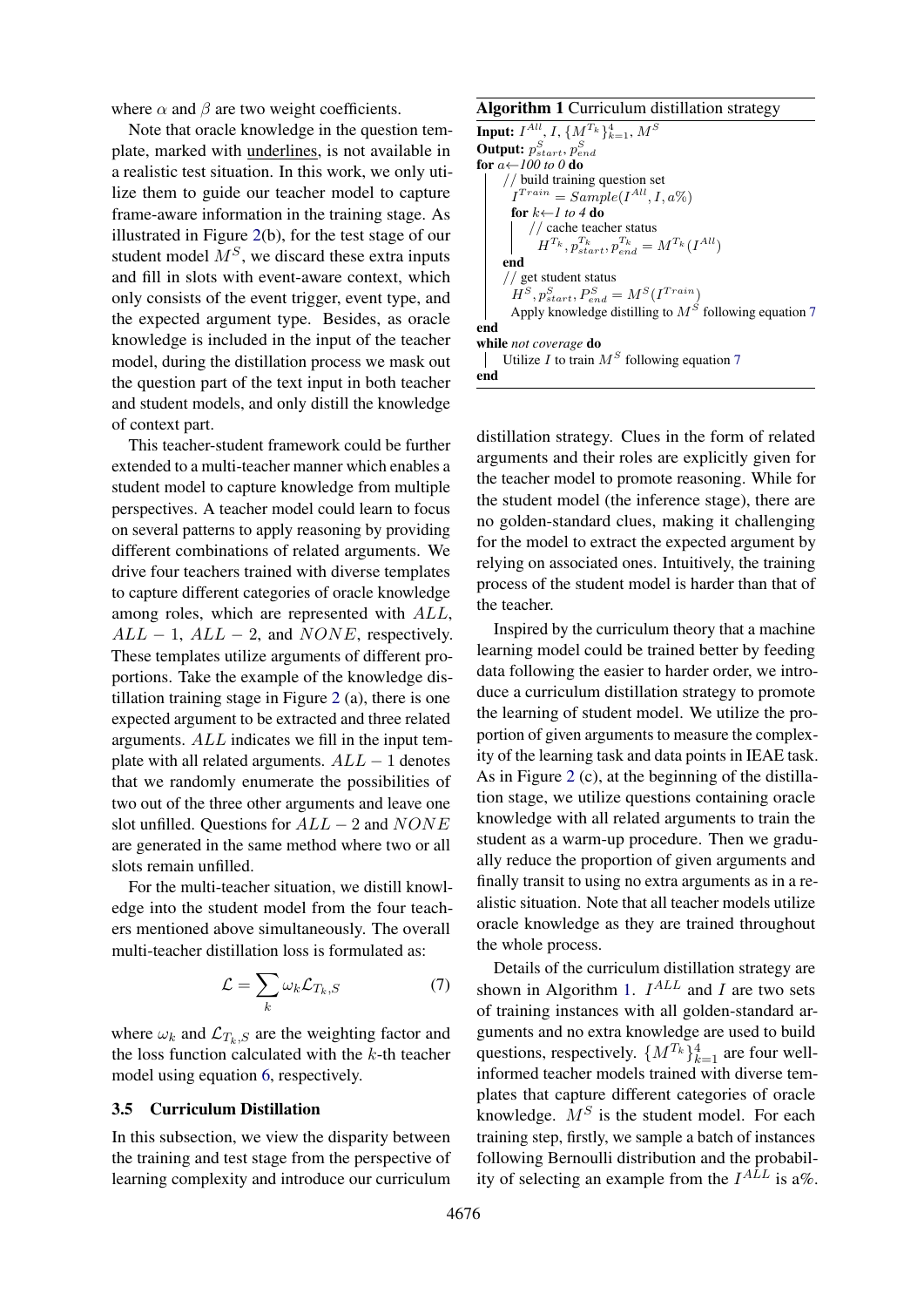<span id="page-5-1"></span>

|             | Argument Identification |       |       | <b>Argument Classification</b> |       |       |  |
|-------------|-------------------------|-------|-------|--------------------------------|-------|-------|--|
|             | P                       | R     | F1    | P                              | R     | F1    |  |
| Ebner's     | ۰                       |       |       | 68.8                           | 14.3  | 23.7  |  |
| Zhang's     | 47.93                   | 35.07 | 40.50 |                                |       |       |  |
| Student     | 55.28                   | 44.04 | 49.03 | 47.47                          | 39.40 | 43.06 |  |
| Student-SUP | 57.63                   | 44.49 | 50.21 | 51.82                          | 40.29 | 45.33 |  |
| Student-GCN | 57.34                   | 44.98 | 50.42 | 49.37                          | 40.48 | 44.49 |  |
| Student-MKD | 56.87                   | 44.88 | 50.17 | 49.44                          | 39.30 | 43.79 |  |
| Student-DA  | 61.23                   | 42.07 | 49.87 | 54.06                          | 36.73 | 43.74 |  |
| Student-BAG | 57.56                   | 43.99 | 49.87 | 50.26                          | 38.56 | 43.64 |  |
| Teacher*    | 54.27                   | 51.85 | 53.03 | 50.64                          | 49.13 | 49.88 |  |
| Teacher-R   | 54.61                   | 37.62 | 44.55 | 32.29                          | 32.87 | 32.57 |  |
| Teacher-MT  | 55.73                   | 40.33 | 46.80 | 48.72                          | 34.80 | 40.60 |  |
| <b>FEAE</b> | 60.87                   | 47.70 | 53.49 | 53.17                          | 42.76 | 47.40 |  |

Table 1: Overall performance on the test set of RAMS dataset (%) and baseline methods. \* indicates ground-truth related arguments are used in the test stage. Bold numbers denote the best results that can be obtained without extra knowledge.

Secondly, we cache the hidden state, start and end distribution of the four teachers with  $I^{All}$  as input. Finally, we utilize all cached status from teacher models to simultaneously distill knowledge to student network. As the training stage progresses, the value of a gradually decreases from 100 to 0, leading to the learning difficulty of batches of data from easier to harder. Note that we evaluate the performance of  $M<sup>S</sup>$  using data without extra arguments in questions. We apply the early stop strategy to avoid over-fitting when the obtained F1 score on the development set no longer improves after several iterations.

# 4 Experiments

# 4.1 Experiment Setup

**Dataset.** We conduct experiments on the  $RAMS<sup>1</sup>$  $RAMS<sup>1</sup>$  $RAMS<sup>1</sup>$ dataset, which is annotated with 139 event types and 65 corresponding argument roles. Each instance consists of a 5-sentences context around the typed event trigger, and there are several typed arguments to be extracted. RAMS dataset consists of 7329, 924, and 871 instances in the training, development, and test set, respectively.

Evaluation and Hyperparameters. An argument is considered correctly identified when the predicted offset fits the golden-standard span. If both the span and the role of an extracted argument are matched with golden-standard one, then this argument is correctly classified. Precision (P), Recall (R), and F measure (F1) are adopted as valuation metrics. Besides, gold event type information is used in the type constrained decoding (TCD) setting.

In experiments, we adopt BERT-base, which has 12 layers, 768 hidden units, and 12 attention heads in every layer, as our MRC model. The batch size is set to 4 and the max sequence length is 512. We set the dimension of the trigger position embedding to 76 and the epoch is set to 7. We train the models with an Adam weight decay optimizer with an initial learning rate of 3e-5. The warming up portion for learning rate is 10%. Temperature  $\tau$ is set to 1. And we set  $\alpha$  as 0.5,  $\beta$  as 2e-3 to balance cross-entropy, KL-divergence, and MSE loss. The proportionality factor  $a$  in every epoch is set to 100, 70, 40, 30, 20, 10, 0. And the weighting factors  $\{\omega_k\}_{k=1}^4$  from  $ALL$ ,  $ALL - 1$ ,  $ALL - 2$ , and NONE are configured as 0.35, 0.25, 0.25, 0.15, respectively.

### 4.2 Overall Performance

Baselines. (1) Ebner's [\(Ebner et al.,](#page-9-0) [2020\)](#page-9-0) is a semantic role labeling-based method with greedy decoding. (2) Zhang's [\(Zhang et al.,](#page-10-1) [2020b\)](#page-10-1) is a two-step head-based model that first predicts headwords of an argument and then expands to the full span. Since IEAE is a newly proposed task, there are only a few existing works. To demonstrate the effectiveness of our method, we also adopt several strong methods from the EAE task and report performances of these baselines and their variants. (3) Student is our base model that extracts arguments with MRC framework based on [Du and](#page-9-4) [Cardie](#page-9-4) [\(2020\)](#page-9-4). (4) Student-SUP is the variant where argument information is explicitly modeled with supervising attention mechanism based on [Liu et al.](#page-9-6) [\(2017\)](#page-9-6). (5) Student-GCN is the variant where graph nodes are built by named entities ex-

<span id="page-5-0"></span><sup>1</sup><https://nlp.jhu.edu/rams/>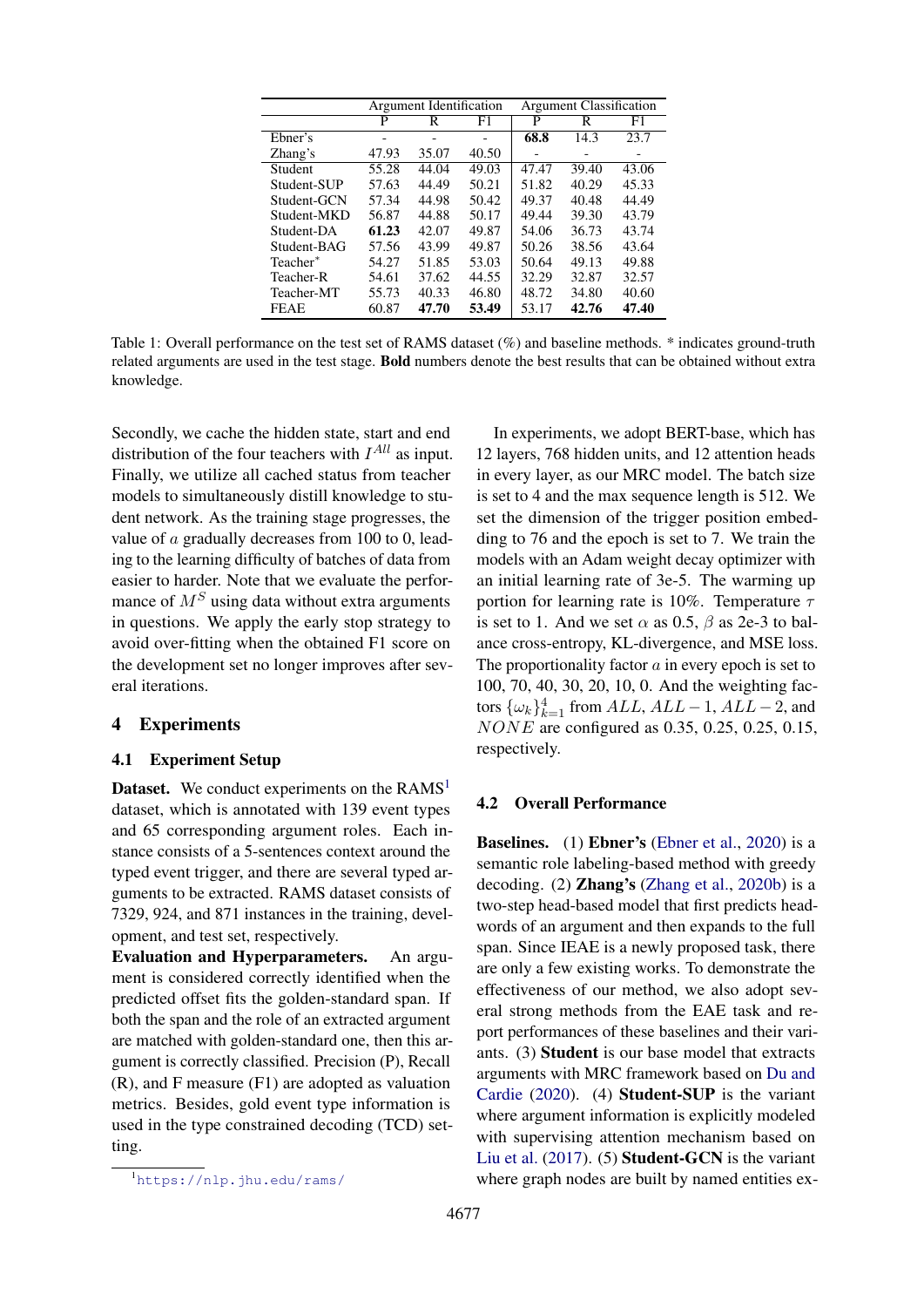<span id="page-6-1"></span>

|                          | Fi    | Fс    |
|--------------------------|-------|-------|
| Teacher*                 | 53.03 | 49.88 |
| $FEAE - multi - cl - kd$ | 49.03 | 43.06 |
| $FEAE$ - multi - $cl$    | 50.35 | 44.75 |
| FEAE - multi             | 52.03 | 46.25 |
| $FEAE - cl$              | 51.26 | 45.82 |
| <b>FEAE</b>              | 53.49 | 47.40 |

Table 2: Ablation study on the test set of FEAE. F<sub>1</sub> and F<sub>-c</sub> mean F1 scores of argument identification and classification.

tracted from Stanford corenlp toolkit<sup>[2](#page-6-0)</sup>, and adopts multi-hop graph convolutional network for reasoning based on [Liu et al.](#page-9-2) [\(2018\)](#page-9-2). (6) Student-MKD is a multi-teacher knowledge distillation framework where four student models trained with various random seeds are used as teachers, and then distill to another student model. (7) Student-DA is the variant that utilizes questions with different proportions of oracle knowledge as the data augmentation strategy. (8) Student-BAG is the variant that ensembles 5 well-trained student models through a bagging paradigm. (9) Teacher is the variant with the same architecture as the student, and it is trained and tested with oracle knowledge. (10) Teacher-R has the same setting as the Teacher but tested with raw text.  $(11)$  **Teacher-MT** is the variant where answering histories from previous turns are fused to the current question in a multi-turn manner.

From experimental results shown in Table [1,](#page-5-1) we can conclude that: (1) MRC-based methods exceed those directly learn pair-wise relations among event targets and candidate arguments, leading to strong baselines for IEAE. We attribute these improvements to that MRC models could capture relations among arguments implicitly during the encoding stage through the QA framework. These methods also benefit from the prior knowledge contained in task descriptions. (2) With the same architecture, Student-SUP, Student-GCN, Student-DA, and FEAE surpass the Student, and the Teacher that utilizes oracle knowledge in both the training and test stage performs best. These results indicate the effectiveness of related arguments and verify our intuition that reasoning in the event frame-level scope contributes to IEAE. (3) The result gaps among Teacher, Teacher-R, and Teacher-MT clearly show that the train-test disparity could affect the inference procedure. Compared with Teacher-MT, our FEAE obtains a gain of 6.80 points in F1, indicating the effectiveness of our teach-student learning

<span id="page-6-2"></span>

| NONE - | ALL-2 | ALL-1 ALL |       | FFAF  |
|--------|-------|-----------|-------|-------|
| 45 11  | 45.23 | 45.98     | 46.25 | 47.40 |

Table 3: Argument classification study with different proportions of arguments. ALL, ALL-1, ALL-2, and NONE denote models trained with various templates.

<span id="page-6-3"></span>

|                 | р    | R    | F1   |
|-----------------|------|------|------|
| Ebner's -TCD    | 62.8 | 74.9 | 68.3 |
| $Ehner's + TCD$ | 78.1 | 69.2 | 73.3 |
| Teacher*        | 85.5 | 87.5 | 86.5 |
| Student         | 66.4 | 77.3 | 71.5 |
| <b>FEAF</b>     | 82.0 | 71.6 | 76.6 |

Table 4: Performance on argument linking.

strategy. An explanation is that in Teacher-MT, incorrect answers in the previous turn may bring noise and seriously affect the results of subsequent answers. However, FEAE is trained with goldenstandard related arguments, thus could alleviate such error accumulation problem. (4) Student-SUP that does not require extra NLP tools to build an explicit graph outperforms Student-GCN. Our method further obtains an improvement of 2.07 absolute points in the argument classification task. These results demonstrate that implicit reasoning is a powerful way to capture the interrelation between arguments. Another reason is that building explicit reasoning graphs could not avoid introducing noises. (5) The improvements of Student-MKD, Student-DA, and Student-BAG are marginal, illustrating that the improvement in our method is mainly from the architecture of knowledge distillation rather than introducing additional factors. (6) The proposed FEAE outperforms strong baselines and achieves new state-of-the-art results for both argument identification and argument classification. Without using extra inputs, our approach achieves results similar to the one with oracle knowledge. The performance gain clearly indicates that our FEAE could capture frame-aware information effectively.

Ablation Study. To investigate the effect of each component, we conduct an ablation study by removing multi-teacher (*-multi*), curriculum learning (*-cl*), and knowledge distillation framework (*-kd*). We train the model with oracle knowledge containing all related arguments when eliminating multiteacher(*-multi*), results are shown in Table [2.](#page-6-1) We can observe that: (1) Knowledge distillation brings as large as 1.69 absolute points in F1 for argument classification. By mimicking the behavior of a wellinformed teacher, our method could effectively ob-

<span id="page-6-0"></span><sup>2</sup><http://stanfordnlp.github.io/CoreNLP/>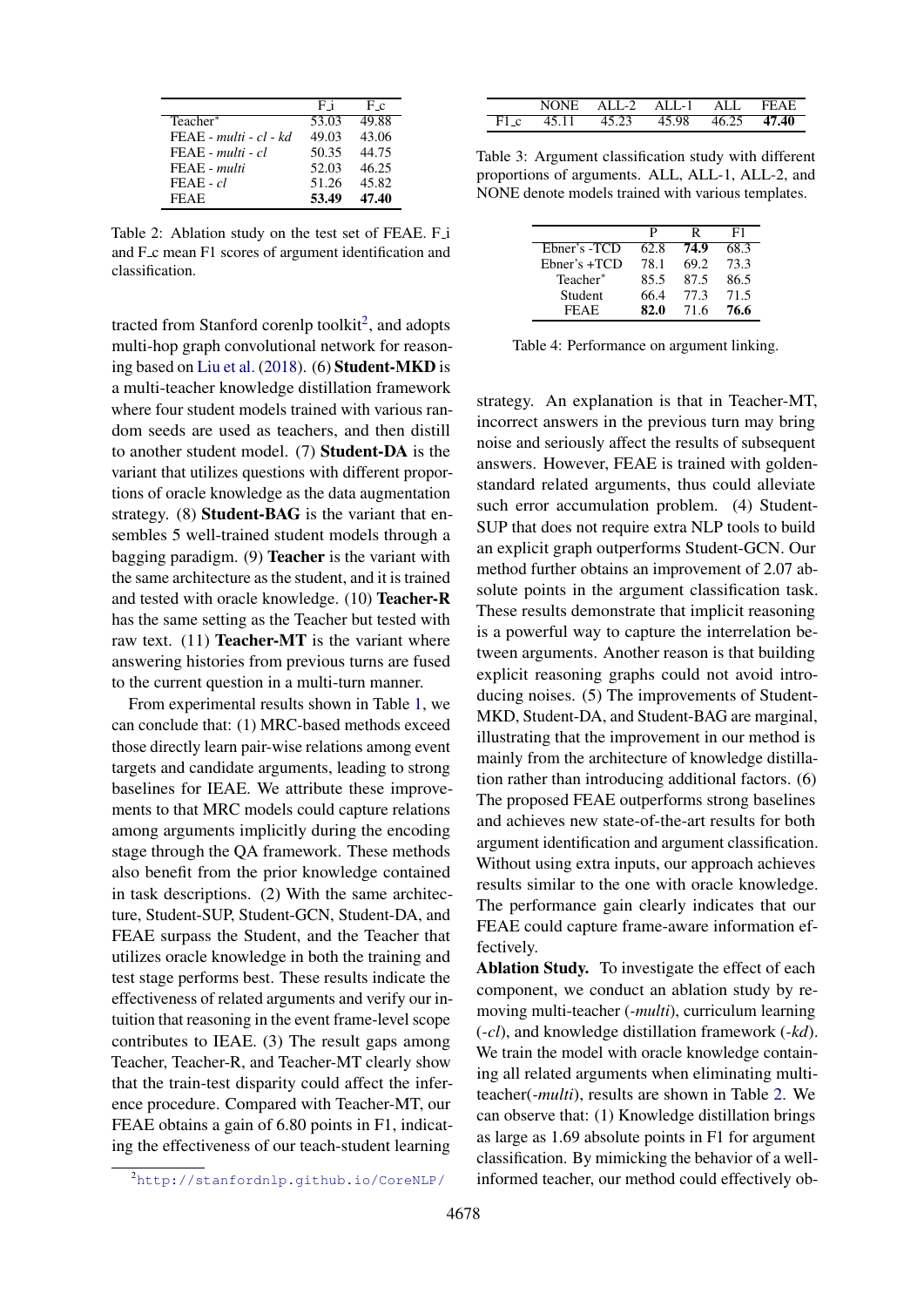<span id="page-7-0"></span>

|                      |                          | $d = -2$ |                          | $d = -1$ |                          | $=0$   |                          | $d=1$ |      | $=2$ |
|----------------------|--------------------------|----------|--------------------------|----------|--------------------------|--------|--------------------------|-------|------|------|
|                      | $F1$ i                   | F1_c     | F1 i                     | $F1_c$   | F1 i                     | $F1_c$ | F1 i                     | F1_c  | F1 i | F1c  |
| Zhang's              | $\overline{\phantom{0}}$ | 14.0     | $\overline{\phantom{a}}$ | 14.0     | $\overline{\phantom{0}}$ | 41.2   | $\overline{\phantom{0}}$ |       |      | 4.2  |
| Teacher <sup>*</sup> | 27.59                    | 27.59    | 23.95                    | 22.49    | 56.20                    | 52.38  | 30.07                    | 27.62 | 9.88 | 9.88 |
| Student              | 3.77                     | 3.77     | 14.49                    | 13.77    | .75                      | 44.00  | 20.48                    | 17.78 | 5.79 | 2.89 |
| <b>FEAE</b>          | 25.96                    | 23.72    | 23.61                    | 19.33    | 55.65                    | 49.20  | 26.10                    | 25.00 | 7.65 | 5.35 |

Table 5: Performance breakdown by argument-trigger distance d on RAMS development set.

<span id="page-7-1"></span>

| Category             | Example                                                                                         |  |  |  |  |
|----------------------|-------------------------------------------------------------------------------------------------|--|--|--|--|
|                      | E1: Genocide will never remain in the past . By recognizing the genocide, it will force         |  |  |  |  |
| Long-range           | the $\{\text{Turkish}\}_{killer}$ government to take a brave step and look into its own history |  |  |  |  |
| dependency           | from the Turkish and $\{Armenian\}_{victim}$ embassies were present in the German               |  |  |  |  |
|                      | parliament while the vote was taking place                                                      |  |  |  |  |
|                      | $E2$ Critics of {Putin} granter 's land grab plan say it will only increase the amount          |  |  |  |  |
| Implicit<br>argument | of {Chinese workers} $_{transporter}$ immigrating in masses across the border to work on        |  |  |  |  |
|                      | newly - developed destination. Countered one Chinese businessman: "I think the                  |  |  |  |  |
|                      | Russians need to understand that if they do n't allow [Chinese investment] $_{destination}$     |  |  |  |  |
|                      | or Japanese                                                                                     |  |  |  |  |

Table 6: Case study on RAMS test set. The **bold** text indicates the trigger word. Ground-truth relevant arguments are marked in blue with {curly braces} span indicator, while arguments correctly predicted by FEAE are represented by the [square brackets] spans with red role types.

tain the ability of reasoning in event frame-level scope, thus achieving better performances. (2) The curriculum strategy could promote the training process of our student model by gradually filling in the gap between train and test inputs. (3) Introducing multiple teachers could provide more accurate guidance from different views and enhance the knowledge distillation framework.

Impact of Frame-aware Knowledge. To get a better understanding of the impact of frame-aware knowledge, we show results with different teacher settings in Table [3,](#page-6-2) where we adopt a single-teacher curriculum knowledge distillation strategy in experiment. The main difference between these variants is the percentage of oracle knowledge utilized to train teachers, as shown in section [3.4.](#page-3-2) We find that with the increase of the percentage of ground-truth related argument (the completeness in event framelevel scope), the student could achieve better performance, verifying our assumption that frame-aware knowledge could provide essential information for IEAE. FEAE achieves the best results and shows the importance of capturing multi-view guidances. Performance on Argument Linking. We present the performances of FEAE and baselines on the argument linking task in Table [4,](#page-6-3) where ground-truth argument spans are provided and these models are required to identify the role of each span. For our MRC variants, we add the expected argument into the question and apply binary classification on the vector of [CLS] token to decide whether the argument plays the given role in the event. We find that

FEAE has an 8.3 points improvement in F1 score compared to Ebner's -TCD, and our FEAE also surpasses baselines. Results of this study indicate that frame-aware knowledge also contributes to improving the performance of argument linking.

Performance breakdown by distance. To test our method's ability to capture long-range dependencies, we list the performance breakdown on different sentence distances between arguments and the given trigger in Table [5.](#page-7-0) Similar to [Zhang et al.](#page-10-1) [\(2020b\)](#page-10-1), we observe that all models have a performance drop for the non-local arguments (where  $d = \pm 2$  or  $d = \pm 1$ ). Compared with Student, FEAE achieves a gain of more than 4 times by summing the results in the condition of  $d = \pm 2$ , and the F1 score even increases by 6 times when  $d = -2$ . To explore the reasons, we sort all argument roles in the  $d = \pm 2$  cases by the number of occurrences and find the top five categories are *place*, *recipient*, *instrument*, *participant*, and *attacker*, which covers more than 56% of the total number. Intuitively, there are strong semantic associations between the aforementioned roles and other roles defined in the frame scope. Since our FEAE enables the model to reason with frame-level knowledge, it is natural that our method could mitigate the performance degradation in long-range dependency situations.

#### 4.3 Further Discussion

## 4.3.1 BERT Attention Analysis

To have a better understanding of how FEAE improves the MRC model, we conduct an experiment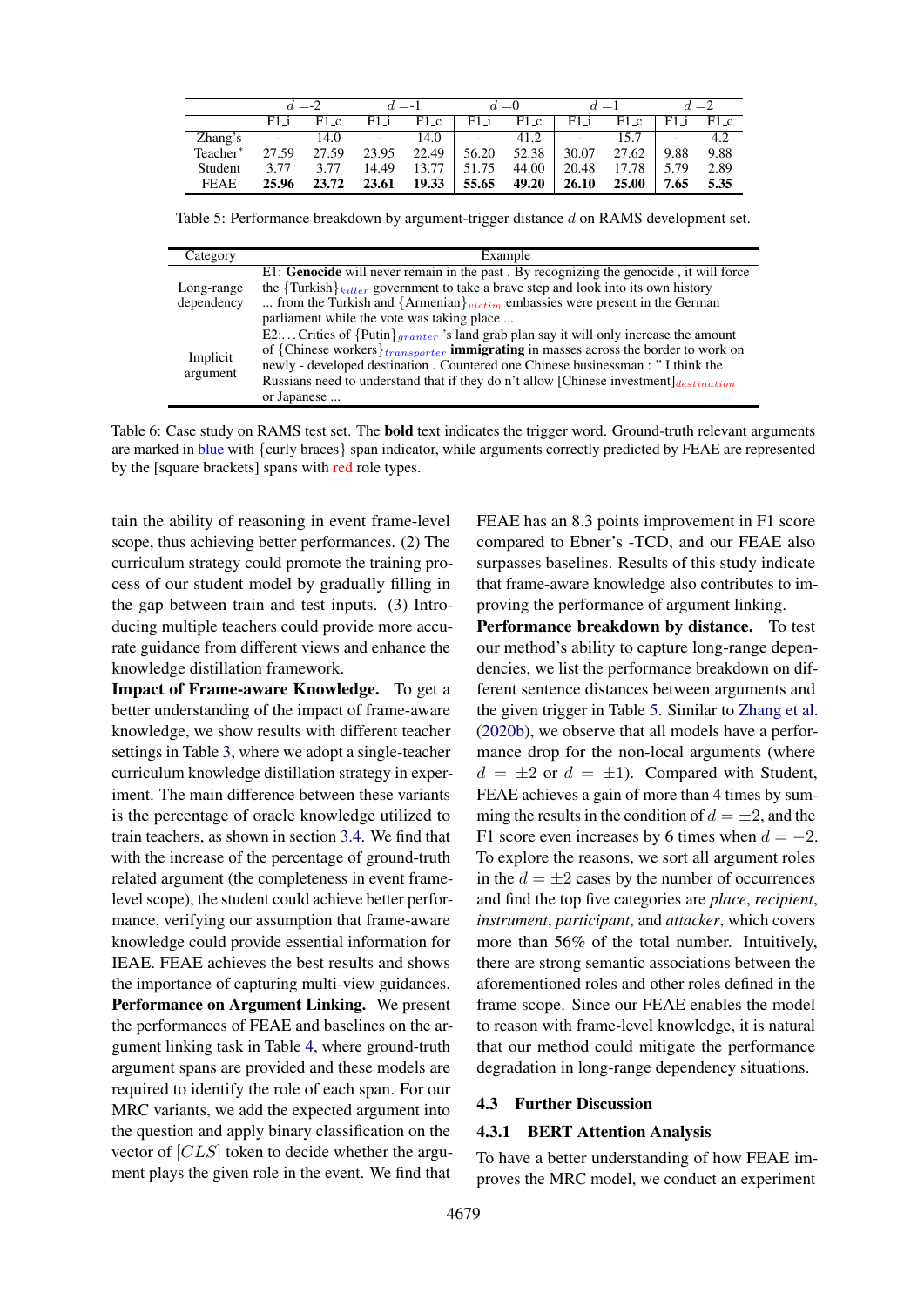<span id="page-8-5"></span>

| Related argument  | Expected argument | <b>FEAE</b> |
|-------------------|-------------------|-------------|
| damager destroyer | place             | 1.21        |
| beneficiary       | participant       | 1.14        |
| origin            | extraditer        | 1.13        |
| giver             | artifact money    | 1.12        |
| retreater         | destination       | 111         |

Table 7: Results on the Top 10 BERT attention heads. These values are averaged over all instances with such relevant argument role pairs.

to illustrate the reasoning process with attention weights of the BERT backbone. Following [Clark](#page-8-4) [et al.](#page-8-4) [\(2019\)](#page-8-4), we extract the top 10 most significant attention heads from all the 144 BERT-base heads pointing from expected argument to related argument. We enumerate and average those top 10 attention heads from 314 all possible argument role pairs on RAMS test set and find that Teacher and FEAE have larger averaged values than Student with 295 and 269 argument pairs, respectively. The result indicates that our approach is able to well guide the BERT model to learn oracle information by modifying the corresponding attention weights and guide expected argument to focus more on the clues brought by related argument. In addition, we list the 5 most notable samples where the values are normalized by student averaged values in Table [7.](#page-8-5) It should be noted that the averaged attention weights among different role-pairs are numerically incomparable. But in a particular pair, FEAE tends to have a larger value than that of the student model, indicating that FEAE learns to reason by paying more attention to the relevant arguments. For example, in the first instance, intuitively, when looking for *place*, arguments with the role of *damager destroyer* could provide clues.

## 4.3.2 Case Study

In this section, we further illustrate how FEAE could alleviate long-range dependencies and implicit argument problems. As shown in Table [6,](#page-7-1) we give representative examples where student model misses the correct answers, while FEAE is able to correctly find them. For the scenario of long-range dependencies in E1, it is difficult to identify the argument of role *victim* because there are too many words between the argument *Armenian* and the trigger *Genocide*. However, there is a strong implicit semantic relationship between *killer* and *victim*. FEAE could better capture such oracle knowledge than student model, thus FEAE successfully find and classify *Armenian* as *victim*. For the implicit

argument situations in E2, since there is no direct association between argument *Russian farms* and trigger word *immigrating*, student model falls to identify *Russian farms*. But frame-aware knowledge provides the priory that there is an implicit connection between argument role *transporter* and *passenger*. Consequently, FEAE successfully recalls argument *Russian farms*.

## 5 Conclusion and Future Work

In this paper, we exploit frame-aware knowledge for extracting implicit event arguments. Specifically, we introduce a curriculum knowledge distillation strategy, FEAE, to train an MRC model that could focus on frame-aware information to identify implicit arguments. The proposed method leverages a teacher-student framework to avoid the requirement of extra clues and could perform reasoning with the guidance in event frame-level scope. Experiments show that our method surpasses strong state-of-the-art baselines in RAMS, and could scientifically alleviate long-range dependency and implicit argument problems.

## References

- <span id="page-8-2"></span>Yoshua Bengio, Jérôme Louradour, Ronan Collobert, and Jason Weston. 2009. Curriculum learning. In *Proceedings of the 26th annual international conference on machine learning*, pages 41–48.
- <span id="page-8-1"></span>Yubo Chen, Liheng Xu, Kang Liu, Daojian Zeng, and Jun Zhao. 2015a. [Event extraction via dynamic multi](https://doi.org/10.3115/v1/p15-1017)[pooling convolutional neural networks.](https://doi.org/10.3115/v1/p15-1017) In *Proceedings of the 53rd Annual Meeting of the Association for Computational Linguistics and the 7th International Joint Conference on Natural Language Processing of the Asian Federation of Natural Language Processing, ACL 2015, July 26-31, 2015, Beijing, China, Volume 1: Long Papers*, pages 167–176. The Association for Computer Linguistics.
- <span id="page-8-3"></span>Yubo Chen, Liheng Xu, Kang Liu, Daojian Zeng, and Jun Zhao. 2015b. Event extraction via dynamic multipooling convolutional neural networks. In *Proceedings of the 53rd Annual Meeting of the Association for Computational Linguistics and the 7th International Joint Conference on Natural Language Processing (Volume 1: Long Papers)*, pages 167–176.
- <span id="page-8-0"></span>Yunmo Chen, Tongfei Chen, and Benjamin Van Durme. 2020. Joint modeling of arguments for event understanding. In *Proceedings of the First Workshop on Computational Approaches to Discourse*, pages 96–101.
- <span id="page-8-4"></span>Kevin Clark, Urvashi Khandelwal, Omer Levy, and Christopher D. Manning. 2019. [What does BERT](http://arxiv.org/abs/1906.04341)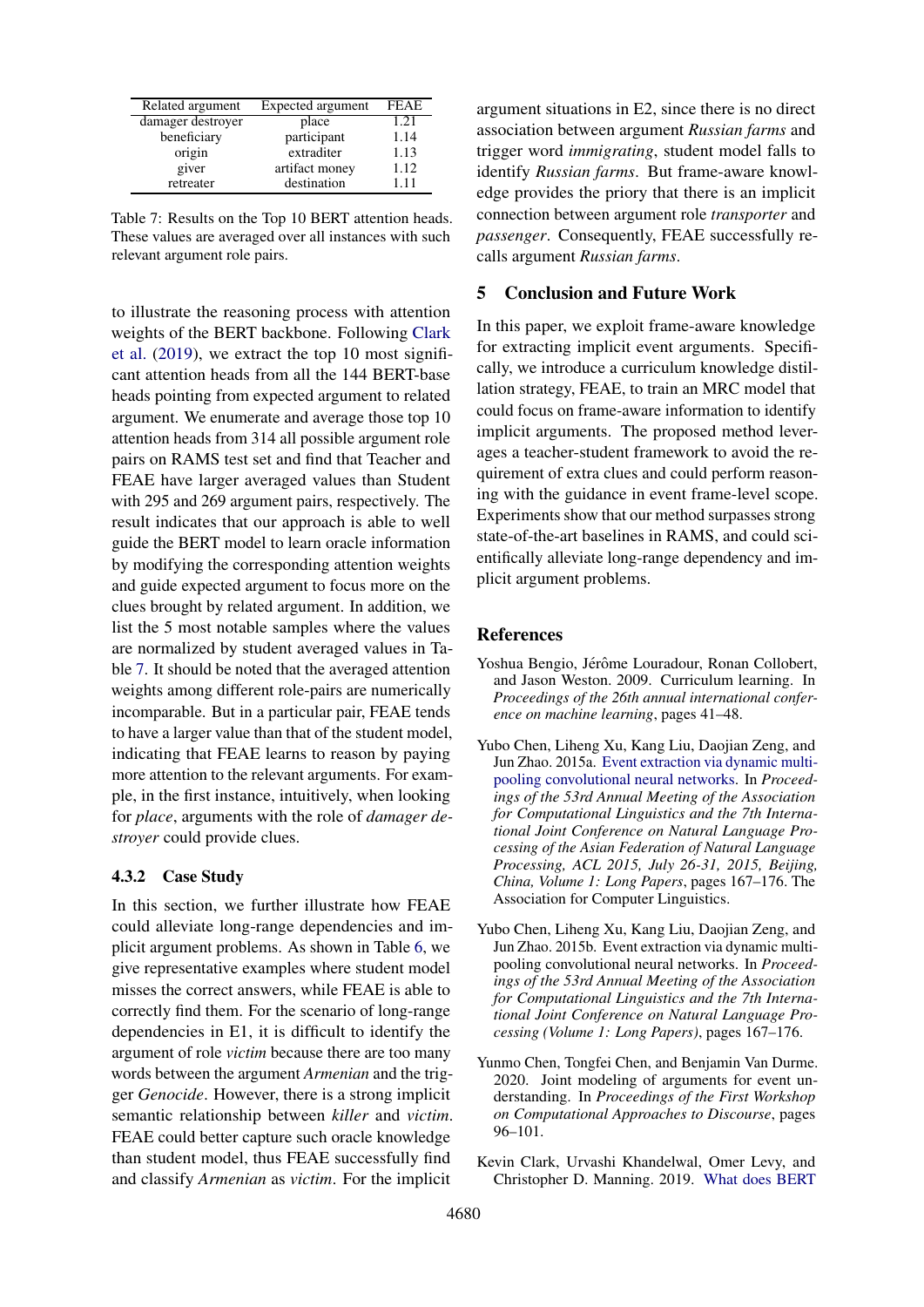[look at? an analysis of bert's attention.](http://arxiv.org/abs/1906.04341) *CoRR*, abs/1906.04341.

- <span id="page-9-16"></span>Jacob Devlin, Ming-Wei Chang, Kenton Lee, and Kristina Toutanova. 2019. [BERT: pre-training of](https://doi.org/10.18653/v1/n19-1423) [deep bidirectional transformers for language under](https://doi.org/10.18653/v1/n19-1423)[standing.](https://doi.org/10.18653/v1/n19-1423) In *Proceedings of the 2019 Conference of the North American Chapter of the Association for Computational Linguistics: Human Language Technologies, NAACL-HLT 2019, Minneapolis, MN, USA, June 2-7, 2019, Volume 1 (Long and Short Papers)*, pages 4171–4186. Association for Computational Linguistics.
- <span id="page-9-4"></span>Xinya Du and Claire Cardie. 2020. [Event extraction by](https://doi.org/10.18653/v1/2020.emnlp-main.49) [answering \(almost\) natural questions.](https://doi.org/10.18653/v1/2020.emnlp-main.49) In *Proceedings of the 2020 Conference on Empirical Methods in Natural Language Processing, EMNLP 2020, Online, November 16-20, 2020*, pages 671–683. Association for Computational Linguistics.
- <span id="page-9-0"></span>Seth Ebner, Patrick Xia, Ryan Culkin, Kyle Rawlins, and Benjamin Van Durme. 2020. [Multi-sentence ar](https://doi.org/10.18653/v1/2020.acl-main.718)[gument linking.](https://doi.org/10.18653/v1/2020.acl-main.718) In *Proceedings of the 58th Annual Meeting of the Association for Computational Linguistics, ACL 2020, Online, July 5-10, 2020*, pages 8057–8077. Association for Computational Linguistics.
- <span id="page-9-7"></span>Yuchen Fang, Kan Ren, Weiqing Liu, Dong Zhou, Weinan Zhang, Jiang Bian, Yong Yu, and Tie-Yan Liu. 2021. [Universal trading for order execution with](https://www.microsoft.com/en-us/research/publication/universal-trading-for-order-execution-with-oracle-policy-distillation/) [oracle policy distillation.](https://www.microsoft.com/en-us/research/publication/universal-trading-for-order-execution-with-oracle-policy-distillation/) In *AAAI*.
- <span id="page-9-11"></span>Chen Gong, Xiaojun Chang, Meng Fang, and Jian Yang. 2018. Teaching semi-supervised classifier via generalized distillation. In *IJCAI*, pages 2156–2162.
- <span id="page-9-3"></span>Jan Hajic, Massimiliano Ciaramita, Richard Johansson, Daisuke Kawahara, Maria Antònia Martí, Lluís Marquez, Adam Meyers, Joakim Nivre, Sebastian ` Padó, Jan Stepánek, Pavel Stranák, Mihai Surdeanu, Nianwen Xue, and Yi Zhang. 2009. [The conll-2009](https://www.aclweb.org/anthology/W09-1201/) [shared task: Syntactic and semantic dependencies](https://www.aclweb.org/anthology/W09-1201/) [in multiple languages.](https://www.aclweb.org/anthology/W09-1201/) In *Proceedings of the Thirteenth Conference on Computational Natural Language Learning: Shared Task, CoNLL 2009, Boulder, Colorado, USA, June 4, 2009*, pages 1–18. ACL.
- <span id="page-9-10"></span>Geoffrey E. Hinton, Oriol Vinyals, and Jeffrey Dean. 2015. [Distilling the knowledge in a neural network.](http://arxiv.org/abs/1503.02531) *CoRR*, abs/1503.02531.
- <span id="page-9-15"></span>Yuyun Huang and Jinhua Du. 2019. [Self-attention](https://doi.org/10.18653/v1/D19-1037) [enhanced cnns and collaborative curriculum learn](https://doi.org/10.18653/v1/D19-1037)[ing for distantly supervised relation extraction.](https://doi.org/10.18653/v1/D19-1037) In *Proceedings of the 2019 Conference on Empirical Methods in Natural Language Processing and the 9th International Joint Conference on Natural Language Processing, EMNLP-IJCNLP 2019, Hong Kong, China, November 3-7, 2019*, pages 389–398. Association for Computational Linguistics.
- <span id="page-9-13"></span>Xiaoqi Jiao, Yichun Yin, Lifeng Shang, Xin Jiang, Xiao Chen, Linlin Li, Fang Wang, and Qun Liu. 2020.

[Tinybert: Distilling BERT for natural language un](https://doi.org/10.18653/v1/2020.findings-emnlp.372)[derstanding.](https://doi.org/10.18653/v1/2020.findings-emnlp.372) In *Proceedings of the 2020 Conference on Empirical Methods in Natural Language Processing: Findings, EMNLP 2020, Online Event, 16-20 November 2020*, pages 4163–4174. Association for Computational Linguistics.

- <span id="page-9-12"></span>Seung Hyun Lee, Dae Ha Kim, and Byung Cheol Song. 2018. Self-supervised knowledge distillation using singular value decomposition. In *European Conference on Computer Vision*, pages 339–354. Springer.
- <span id="page-9-5"></span>Fayuan Li, Weihua Peng, Yuguang Chen, Quan Wang, Lu Pan, Yajuan Lyu, and Yong Zhu. 2020. [Event](https://doi.org/10.18653/v1/2020.findings-emnlp.73) [extraction as multi-turn question answering.](https://doi.org/10.18653/v1/2020.findings-emnlp.73) In *Proceedings of the 2020 Conference on Empirical Methods in Natural Language Processing: Findings, EMNLP 2020, Online Event, 16-20 November 2020*, pages 829–838. Association for Computational Linguistics.
- <span id="page-9-9"></span>Jian Liu, Yubo Chen, Kang Liu, Wei Bi, and Xiaojiang Liu. 2020. Event extraction as machine reading comprehension. In *Proceedings of the 2020 Conference on Empirical Methods in Natural Language Processing (EMNLP)*, pages 1641–1651.
- <span id="page-9-6"></span>Shulin Liu, Yubo Chen, Kang Liu, and Jun Zhao. 2017. Exploiting argument information to improve event detection via supervised attention mechanisms. In *Proceedings of the 55th Annual Meeting of the Association for Computational Linguistics (Volume 1: Long Papers)*, pages 1789–1798.
- <span id="page-9-2"></span>Xiao Liu, Zhunchen Luo, and Heyan Huang. 2018. [Jointly multiple events extraction via attention-based](https://doi.org/10.18653/v1/d18-1156) [graph information aggregation.](https://doi.org/10.18653/v1/d18-1156) In *Proceedings of the 2018 Conference on Empirical Methods in Natural Language Processing, Brussels, Belgium, October 31 - November 4, 2018*, pages 1247–1256. Association for Computational Linguistics.
- <span id="page-9-1"></span>Thien Huu Nguyen, Kyunghyun Cho, and Ralph Grishman. 2016a. [Joint event extraction via recurrent](https://doi.org/10.18653/v1/n16-1034) [neural networks.](https://doi.org/10.18653/v1/n16-1034) In *NAACL HLT 2016, The 2016 Conference of the North American Chapter of the Association for Computational Linguistics: Human Language Technologies, San Diego California, USA, June 12-17, 2016*, pages 300–309. The Association for Computational Linguistics.
- <span id="page-9-8"></span>Thien Huu Nguyen, Kyunghyun Cho, and Ralph Grishman. 2016b. Joint event extraction via recurrent neural networks. In *Proceedings of the 2016 Conference of the North American Chapter of the Association for Computational Linguistics: Human Language Technologies*, pages 300–309.
- <span id="page-9-14"></span>Emmanouil Antonios Platanios, Otilia Stretcu, Graham Neubig, Barnabás Póczos, and Tom M. Mitchell. 2019. [Competence-based curriculum learning for](https://doi.org/10.18653/v1/n19-1119) [neural machine translation.](https://doi.org/10.18653/v1/n19-1119) In *Proceedings of the 2019 Conference of the North American Chapter of the Association for Computational Linguistics: Human Language Technologies, NAACL-HLT 2019,*